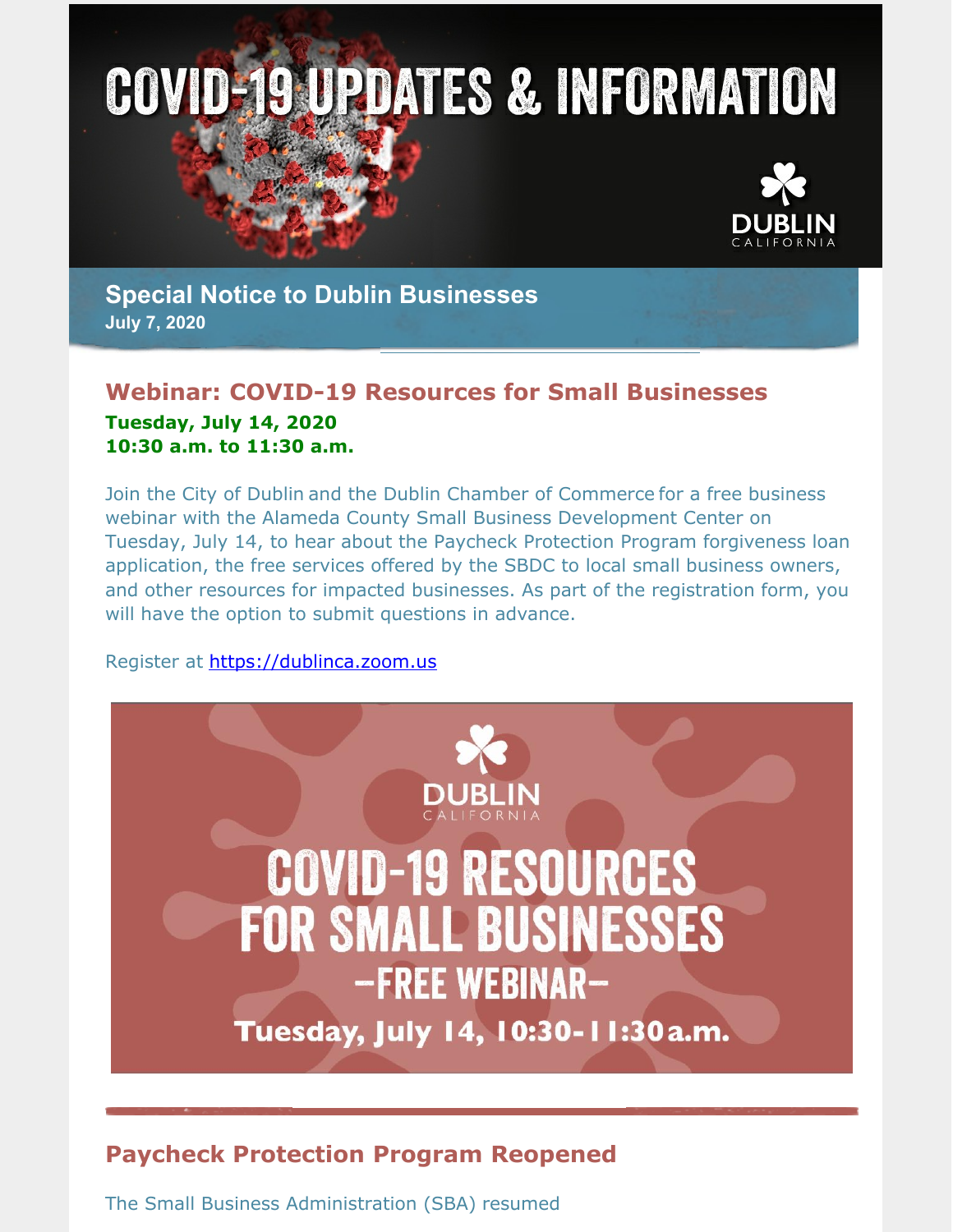accepting Paycheck Protection Program (PPP) applications on July 6, 2020 in response to the PPP Extension Act. The new deadline to apply for a PPP loan is **August 8, 2020**. Loan applications are made directly with a participating lender.



The PPP is a loan designed to provide a direct incentive for small businesses to keep their workers on the payroll. SBA will forgive loans if all employee retention criteria are met, and the funds are used for eligible expenses.

The following entities affected by COVID-19 may be eligible:

- Any small business concern that meets SBA's size standards (either the industry-based size standard or the alternative size standard)
- Sole proprietors, independent contractors, and self-employed persons
- Any business with a NAICS Code that begins with 72 (Accommodations and Food Services) that has more than one physical location and employs less than 500 per location
- Any business,  $501(c)(3)$  non-profit organization,  $501(c)(19)$  veterans organization, or Tribal business concern (sec. 31(b)(2)(C) of the Small Business Act) with the greater of:
	- 500 employees, or
	- That meets the SBA industry size standard if more than 500

Lastly, the SBA also recently made some changes to PPP eligibility based on the applicant's criminal history which can be viewed on the SBA website.

For more information, visit the SBA [website](https://www.sba.gov/funding-programs/loans/coronavirus-relief-options/paycheck-protection-program#section-header-7) or contact your lender.

# **Reminder: Tax Filing Deadlines on July 15, 2020**

Because of COVID-19, various tax filing and payment deadlines were moved to **July 15, 2020**. Most federal tax filing and payment deadlines from April 1, 2020 to July 14, 2020, were postponed to July 15, 2020. The State Franchise Tax Board (FTB) also postponed the filing and payment deadlines for certain taxes to July 15, 2020.



### **Federal Taxes:**

For more [information](https://www.irs.gov/newsroom/filing-and-payment-deadlines-questions-and-answers) about filing federal taxes, read the IRS **Questions and** Answers.

If you need more time to file your federal taxes, you may request a filing extension with the IRS.

#### **State Taxes:**

For more information about filing state taxes, visit the FTB [website](https://www.ftb.ca.gov/about-ftb/newsroom/covid-19/index.html).

If you need more time to file state payroll reports and/or deposit payroll taxes,